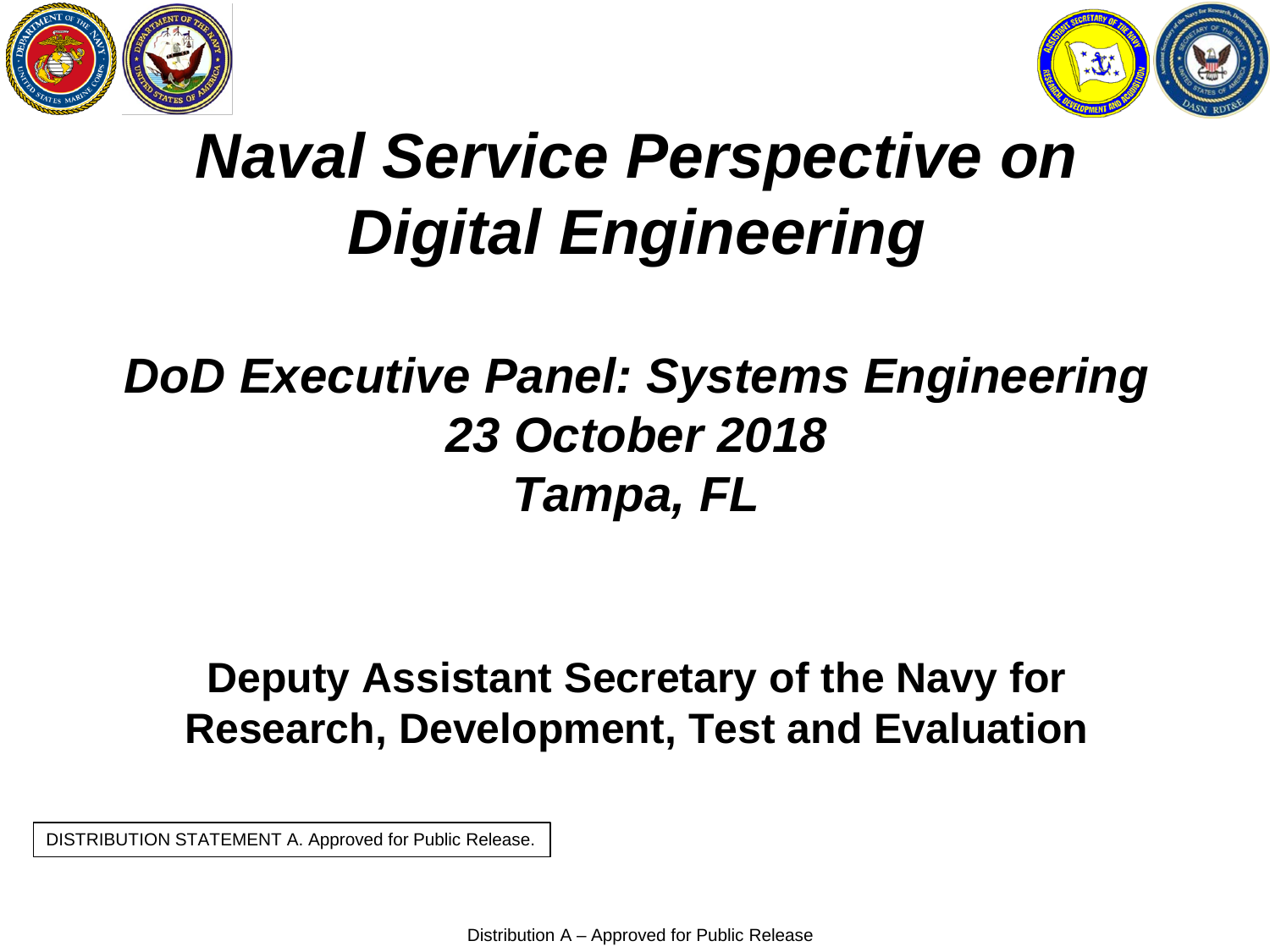

Distribution A – Approved for Public Release